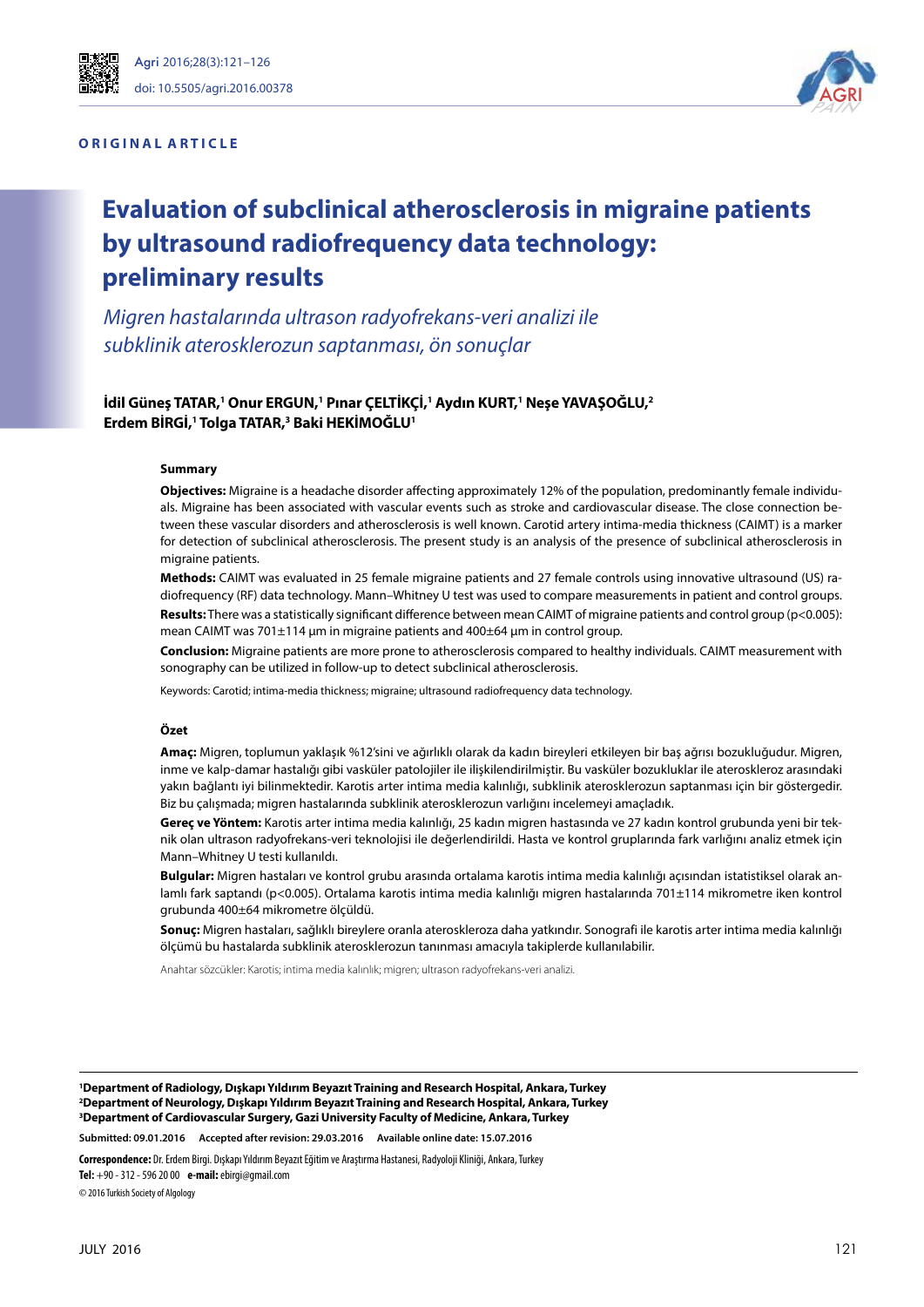# **Introduction**

Migraine is the most common type of headache in young adults, affecting approximately 12% of the population, predominantly female individuals.[1–3] It is characterized by recurrent attacks of headache accompanied by nausea, vomiting, phonophobia and photophobia.[4] Though pathological mechanisms involving neuronal inflammation, disorders of neuronal excitability, and pain regulation with trigeminovascular dysfunction have been proposed, complete pathophysiology is still unclear.[5]

In the literature, various studies point out the association between migraine and cardiovascular diseases.[6–10] The close connection between these vascular disorders and atherosclerosis, which is defined as a complex metabolic and inflammatory process related to various comorbid risk factors, is well known. It has been suggested that some of these risk factors, such as hypertension, disturbed lipid profile, insulin resistance, metabolic syndrome, increased body mass index (BMI), and hyperhomocystenemia, may be associated with migraine as well.<sup>[11]</sup> Carotid artery intima-media thickness (CAIMT) is a received marker for detection of subclinical atherosclerosis.[12] The purpose of the present study is to analyze presence of subclinical atherosclerosis in migraine patients.

# **Material and Methods**

After obtaining approval of local ethics committee of our institution, 40 consecutive female migraine patients from neurology outpatient clinic between May 2014 and February 2015 who were under follow-up for migraine for at least 6 months were considered for this study. Exclusion criteria were history of known atherosclerosis, cerebrovascular or cardiovascular disease, arterial hypertension (blood pressure >80/130 mmHg), diabetes mellitus (DM), presence of plaque in CAIMT evaluation, active migraine attack during examination, regular use of medication for chronic condition or contraception, pregnancy or lactation, and refusal to participate in the study. Once exclusion criteria were applied, there were 25 patients who signed informed consent forms and participated in the study. CONSORT diagram of the study is shown in Figure 1. Patients were evaluated for frequency and duration of pain, cigarette smoking, presence of nausea, vomiting, photophobia, phonophobia, eyelid edema, prodromal symptoms, accompanying neurological findings, lacrimation, nasal congestion, and corneal erythema. Lipid profiles, sedimentation, high-sensitivity C-reactive protein (hs-CRP), and glucose levels were studied in serum.

Control group consisted of 27 female patients from neurology outpatient clinic without any type of headache condition.



**Figure 1.** CONSORT diagram of the study.



**Figure 2.** Carotid artery intima-media thickness (CAIMT) was measured at 567 μm with SD of 23 μm in 23-year-old female migraine patient.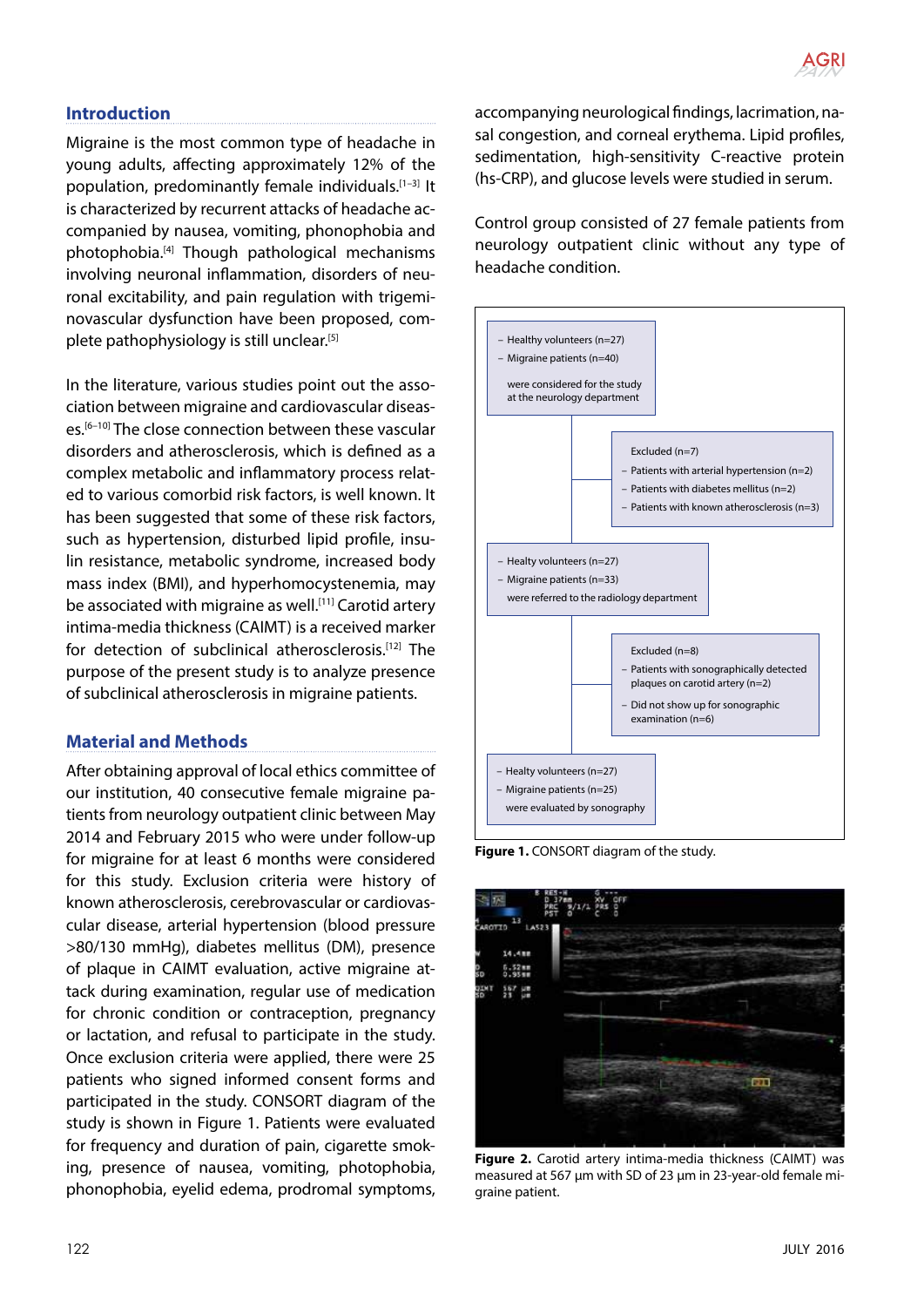| <b>TWEE</b> TO DETTRYING IN THE REGISTER OF THE COTTLED OF GEOGRAPHIC MINITION PUTCHES |                                             |                                             |
|----------------------------------------------------------------------------------------|---------------------------------------------|---------------------------------------------|
| <b>Feature</b>                                                                         | Control group (n=27)                        | <b>Migraine patients (n=25)</b>             |
| Age                                                                                    | 33±9 years (range: 18-52)                   | 32±9 years (range: 16-51)                   |
| Height                                                                                 | 165±9 cm (range: 146-178)                   | 164±7 cm (range: 150-175)                   |
| Weight                                                                                 | 64±12 kg (range: 44-79)                     | 67±14 kg (range: 49-98)                     |
| Body mass index                                                                        | 24 $\pm$ 4 kg/m <sup>2</sup> (range: 15-32) | 25 $\pm$ 6 kg/m <sup>2</sup> (range: 16-39) |

Sonographic CAIMT measurements were performed on all participants by radiologist with 16 years of experience in sonography, blinded to clinical information. Patients were asked to lie in supine position and both common carotid arteries (CCA) were evaluated in longitudinal planes with 5–12 MHz linear transducer of Esaote My Lab 90 Platform ultrasound (US) system (Esaote Medical Systems, Rome, Italy) equipped with dedicated software (radiofrequency [RF] data technology, including RF Quality Intima-Media Thickness [RFQIMT]). The software has an algorithm that is able to process data coming from the site as RF signals. US RF data technology allows combination of B-mode imaging with RF data technology for quantitative assessment of properties of arterial walls.[13] CAIMT was measured in distal CCA, 1 cm proximal to carotid bulb (Figure 2). Average of the 2 measurements was used. Focal protrusions into lumen of at least 100% of surrounding IMT value were considered plaque, and these patients were excluded from the study.[14]

Statistical analysis was performed using SPSS software (version 16.0; SPSS Inc., Chicago, IL, USA). P values <0.05 were considered statistically significant. Mann–Whitney U test was used to analyze presence of difference in CAIMT in migraine patients and control group. Spearman correlation coefficient analysis was used for analysis of correlation between CAIMT and various features of migraine patients.

# **Results**

Demographic features of study participants are shown in Table 1. Patient and control groups were well-matched for age, BMI, and number of patients. All participants in both patient and control groups were female. Numerical and categorical features of migraine patients are listed in Tables 2 and 3. Statistically significant difference was seen in CAIMT measurements of migraine patients and control group. Mean CAIMT was 701±114 μm (range: 562–905 μm)

| Table 2. Numeric features of migraine<br>patients (n=25) |                    |  |  |
|----------------------------------------------------------|--------------------|--|--|
| <b>Feature</b>                                           | Mean±SD<br>(range) |  |  |
| Frequency of pain                                        | $7±7(1-30)$        |  |  |
| (times/month)                                            |                    |  |  |
| Duration of pain (hours)                                 | $34\pm26(2-120)$   |  |  |
| Cigarettes (package/year)                                | $2±5(0-20)$        |  |  |
| Sedimentation                                            | $14\pm 5(5-32)$    |  |  |
| $Hs-CRP$                                                 | $5±6(0-24)$        |  |  |
| Glucose (mg/dL)                                          | $81\pm11(66-110)$  |  |  |
| Total cholesterol (mg/dL)                                | 158±30 (102–246)   |  |  |
| $HDL$ (mg/dL)                                            | $52\pm12(23-75)$   |  |  |
| LDL (mg/dL)                                              | $92\pm 24(50-153)$ |  |  |
| Triglyceride (mg/dL)                                     | 97±40 (33–192)     |  |  |

HDL: High-density lipoprotein; hs-CRP: High-sensitivity C-reactive protein; LDL: Low-density lipoprotein; SD: Standart deviation.

## **Table 3.** Categorical features of migraine patients (n=25)

| <b>Feature</b>            | <b>Frequency</b> |
|---------------------------|------------------|
| Nausea                    | 25/25 (100%)     |
| Vomiting                  | 8/25 (32%)       |
| Photophobia               | 21/25 (84%)      |
| Phonophobia               | 20/25 (80%)      |
| Eyelid edema              | 15/25 (60%)      |
| Prodromal symptoms        | 19/25 (76%)      |
| Accompanying neurological | 2/25(8%)         |
| findings                  |                  |
| l acrimation              | 13/25 (52%)      |
| Nasal congestion          | 3/25(12%)        |
| Corneal erythema          | 14/25 (56%)      |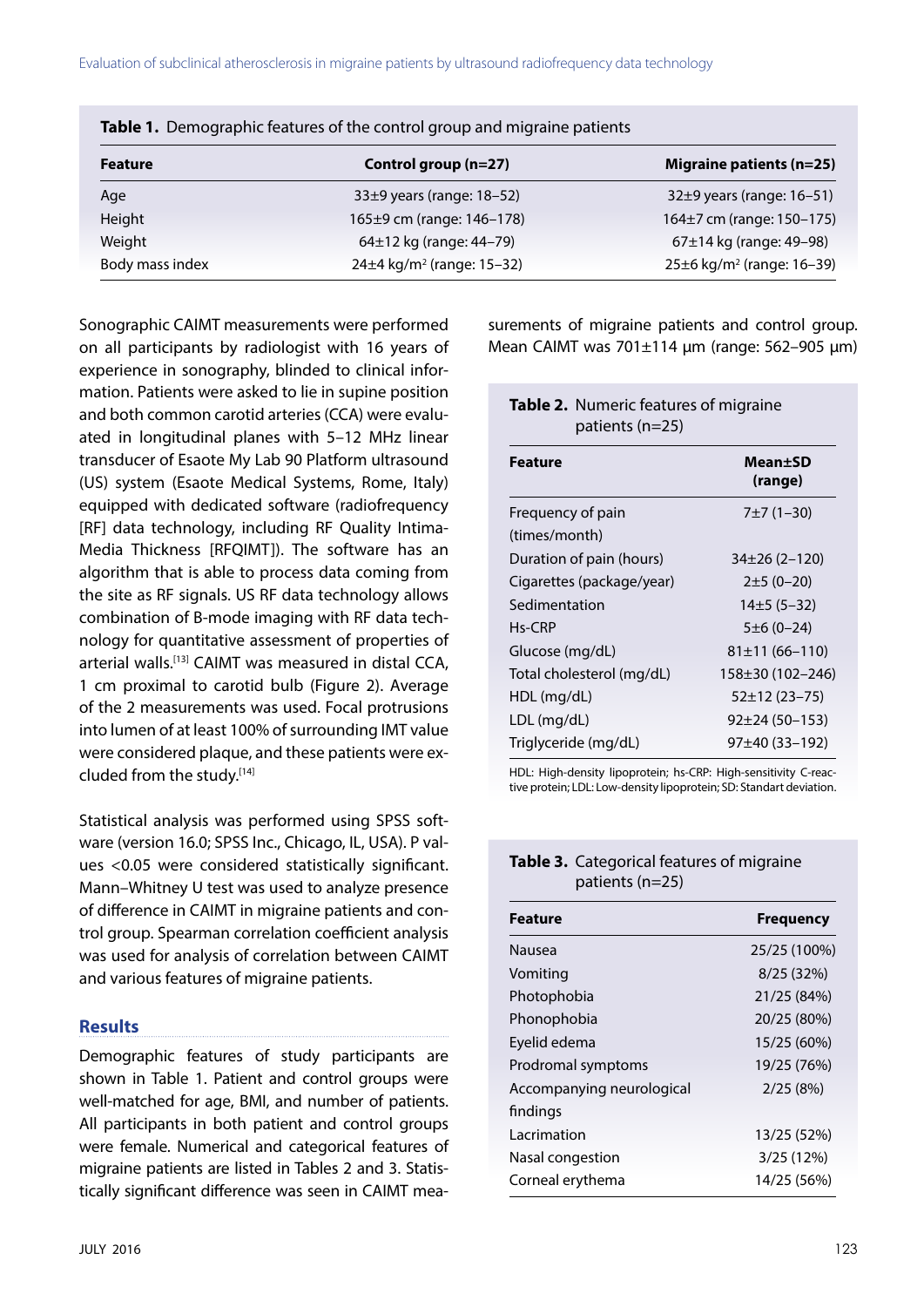

**Figure 3.** Carotid artery intima-media thickness (CAIMT) values are significantly higher in migraine patients compared to control group (p<0.01).

in migraine patients, whereas it was 400±64 (range: 265–521 μm) in control group (p=0.001) (Figure 3).

When features of migraine patients were analyzed, none demonstrated significant relationship to CAIMT.

# **Discussion**

CAIMT is a safe, cheap, feasible, and accurate method for detecting early changes secondary to atherosclerosis. CAIMT values higher than 0.8 mm are considered anomalous and are reported in our clinic. [14] It reflects cardiovascular disease risk via rate of increase over time.[12,15] Demonstrating enhanced subclinical atherosclerosis in migraine patients using CAIMT measurements may provide early modification of traditional risk factors of atherosclerosis, and thus reduce morbidity and mortality rates.

In the present study, CAIMT values of migraine patients were significantly higher when compared to healthy controls. This result demonstrates increased subclinical atherosclerosis in migraine patients.

RFQIMT technique, a novel sonographic method, was utilized. It improves CAIMT measurement quality with contribution of integrated RF data technology, providing real time feedback via quality indicators overlaid on US image of vessel wall by accepting and expressing integral RF signals.<sup>[13]</sup> Also, this technique allows for obtaining CAIMT measurements in micrometers. This ensures more precise results compared to other studies that utilized millimeter as measurement unit.

The association of migraine with atherosclerosis has been examined in the literature. Various studies have reported contradictory results regarding CAIMT values in migraine patients.

There are reports that are consistent with our results. Hamed et al. analyzed the association between migraine, vascular risk profile, endothelial injury, and CAIMT.[16] In their study, systolic and diastolic blood pressure, serum levels of glucose, insulin, endothelin-1, and CAIMT measurements were higher in migraine patients compared to healthy patients. Thus, they suggested that migraine is associated with specific vascular risk profile, and this strongly suggests that migraine could be a risk factor for atherosclerosis. Besir et al. also reported higher CAIMT values in migraine patients compared to healthy controls.<sup>[11]</sup> In addition, there are several published reports suggesting that migraine is a risk factor for stroke.<sup>[7,10,17]</sup>

On the other hand, there are studies that did not demonstrate that migraine was a risk factor for cardiovascular events. Liman et al. indicated that there was no significant difference in CAIMT and peripheral arterial tonometry (PAT) ratio in female patients with migraine with aura.<sup>[18]</sup> They concluded that in women with migraine with aura, peripheral endothelial function is not disturbed, but they have increased arterial stiffness that may explain increased stroke incidence in this population. Schwaiger et al. investigated both burden of atherosclerosis via carotid and femoral artery IMT measurement, and venous thromboembolism incidence in migraine patients compared to non-migrainous participants. [19] Results indicated that migraine patients were not predisposed to increased atherosclerosis in carotid and femoral sites but they are at higher risk of venous thromboembolism (VTE). This finding may suggest that increased incidence of VTE is marker of prothrombotic state in migraine patients, which may help enlighten basis for increased stroke rate of migraineurs. Stam et al. suggested migraine patients had no increased risk for atherosclerosis according to their population-based study in which atherosclerosis was quantified by IMT, pulse wave velocity (PWV), and ankle-brachial index (ABI).<sup>[20]</sup> Also, in a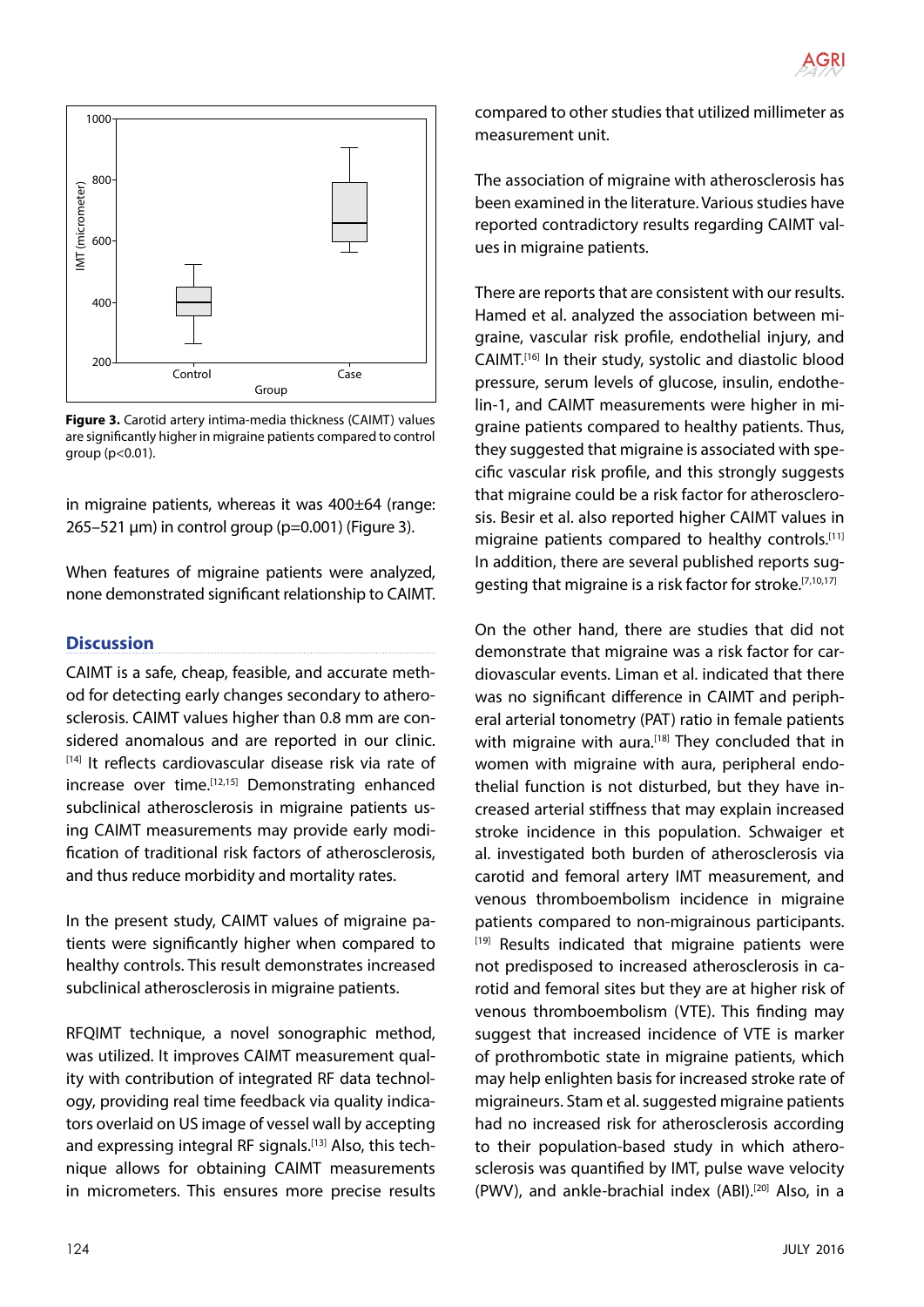study by Tzourio et al., migraine was associated with lower levels of blood pressure and with lower CAIMT values compared to patients without migraine.<sup>[21]</sup>

Contrary to reports suggesting that migraine is not associated with atherosclerosis, a significant relationship was demonstrated in the present study. It should be noted that the studies of Schwaiger et al., Stam et al., and Tzourio et al. were all populationbased studies with a wide range of age, and some included merely elderly patients. The difference between our results and these studies may be secondary to their relatively elderly subject groups. Subclinical atherosclerosis related to migraine is nearly impossible to detect in such an instance due to various other risk factors of atherosclerosis associated with increased age.

The findings of the present study were consistent with those of Besir et al. and Hamed et al. Their results indicated migraine patients' predisposition to atherosclerosis via well-known risk factors of atherosclerosis and increased values of CAIMT.[11,16] Both of these studies used similar age profiles to the present study, notably the study by Besir et al., in which young female patients constituted majority of participants.

The results of the present study indicate that in young female migraine patients there is an increased incidence of subclinical atherosclerosis compared to healthy women of similar age group. Underlying mechanism may be secondary to common inflammatory processes of migraine and atherosclerosis, increased arterial stiffness or potential prothrombotic state of the migraine patients.<sup>[22]</sup> Early detection or knowledge of this circumstance may help provide for lifestyle changes in young migraine patients, thereby preventing morbidity associated with vascular events.

There were some limitations to the current report. Analysis should be conducted with larger number of patients. Also, results should be validated with follow-up CAIMT measurements of the migraine patients, which is a goal for authors' further study.

In conclusion, migraine patients are more prone to subclinical atherosclerosis compared to healthy individuals of their age. CAIMT measurement by sonography can be utilized in routine follow-up of migraine patients to detect subclinical atherosclerosis. This may decrease morbidity and mortality rates associated with cardiovascular disease and stroke via early risk factor modifications.

*Conflict-of-interest issues regarding the authorship or article: None declared.*

#### *Peer-rewiew: Externally peer-reviewed.*

### **References**

- 1. Lipton RB, Stewart WF, Diamond S, Diamond ML, Reed M. Prevalence and burden of migraine in the United States: data from the American Migraine Study II. Headache 2001;41(7):646–57.
- 2. Silberstein SD. Migraine. Lancet 2004;363(9406):381–91.
- 3. Nazari F, Safavi M, Mahmudi M. Migraine and its relation with lifestyle in women. Pain Pract 2010;10(3):228–34.
- 4. Olesen J. The International Classification of Headache Disorders, 2nd edition: application to practice. Funct Neurol 2005;20(2):61–8.
- 5. Noseda R, Burstein R. Migraine pathophysiology: anatomy of the trigeminovascular pathway and associated neurological symptoms, cortical spreading depression, sensitization, and modulation of pain. Pain 2013;154 Suppl 1:44–53.
- 6. Lafitte C, Even C, Henry-Lebras F, de Toffol B, Autret A. Migraine and angina pectoris by coronary artery spasm. Headache 1996;36(5):332–4.
- 7. Etminan M, Takkouche B, Isorna FC, Samii A. Risk of ischaemic stroke in people with migraine: systematic review and meta-analysis of observational studies. BMJ 2005;330(7482):63.
- 8. Kurth T, Schürks M, Logroscino G, Gaziano JM, Buring JE. Migraine, vascular risk, and cardiovascular events in women: prospective cohort study. BMJ 2008;337:a636.
- 9. Schürks M, Rist PM, Bigal ME, Buring JE, Lipton RB, Kurth T. Migraine and cardiovascular disease: systematic review and meta-analysis. BMJ 2009;339:b3914.
- 10. Li H, Yu Y. Association between ischemic stroke and migraine in elderly Chinese: a case-control study. BMC Geriatr 2013;13:126.
- 11. Besir FH, Koçer A, Dikici S, Yazgan S, Ozdem Ş. The evaluation of atherosclerosis in migraine patients. Pain Pract 2013;13(1):41–5.
- 12. Mukherjee D, Yadav JS. Carotid artery intimal-medial thickness: indicator of atherosclerotic burden and response to risk factor modification. Am Heart J 2002;144(5):753–9.
- 13. Dan HJ, Wang Y, Sha HJ, Wen SB. Quantitative evaluation of the structure and function of the common carotid artery in hypertriglyceridemic subjects using ultrasound radiofrequency-data technology. Eur J Radiol 2012;81(11):3289–93.
- 14. Lee YH, Shin MH, Kweon SS, Nam HS, Park KS, Choi JS, et al.